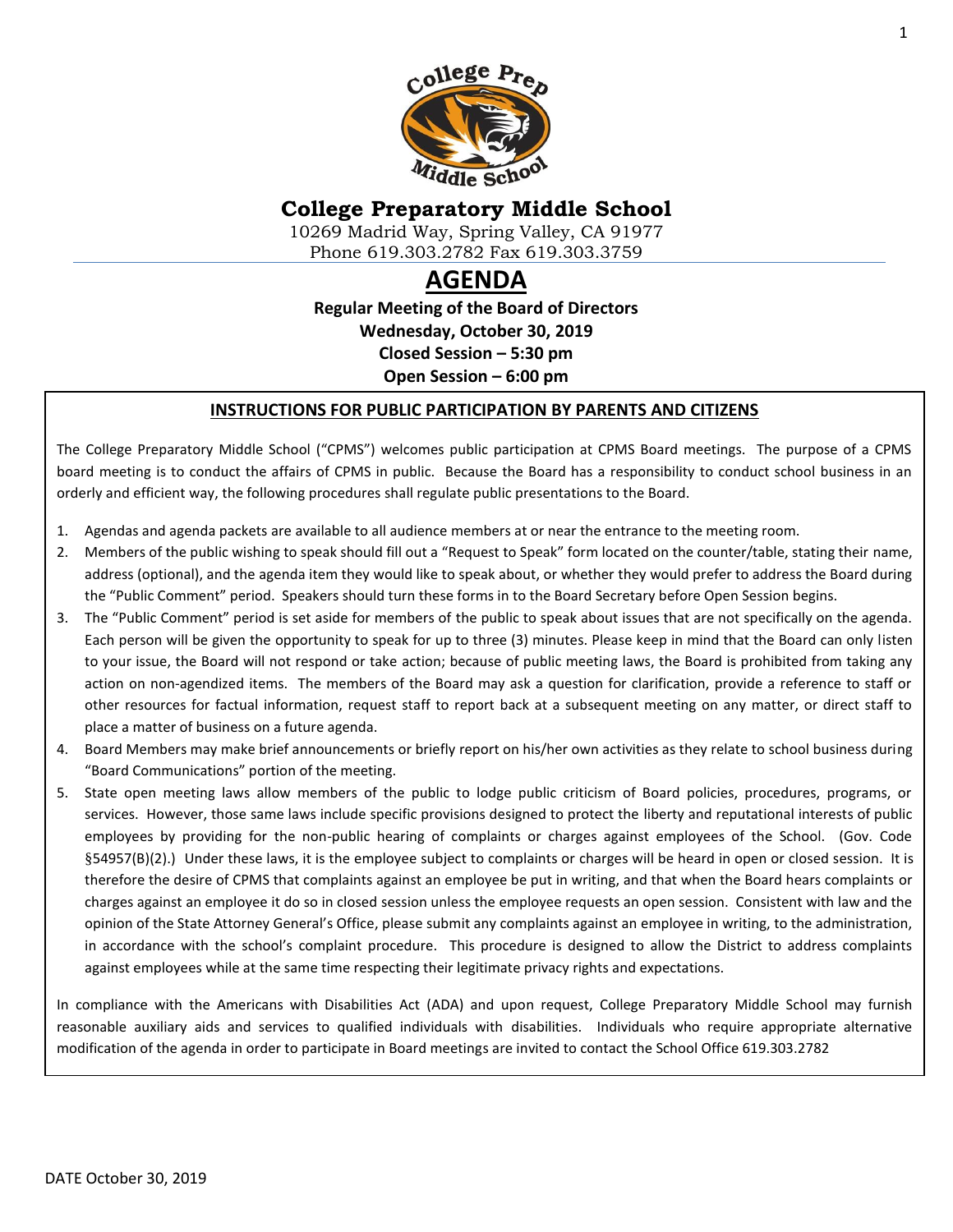## **I. PRELIMINARY**

## **A. Call to Order**

The meeting was called to order by President Meitchik at \_\_\_\_\_ p.m.

## **B. Roll Call**

|                | Present | Absent | Arrived Late | Departed Early |
|----------------|---------|--------|--------------|----------------|
| Corey Meitchik |         |        |              |                |
| Alex Brizolis  |         |        |              |                |
| Lisa Dietrich  |         |        |              |                |
| Kathy Kinsella |         |        |              |                |
| Garth Hebbler  |         |        |              |                |

# **II. CLOSED SESSION (College Prep Conference Room)**

# **III. RECONVENE TO OPEN SESSION (Estimated start time 6:00 pm)**

Depending upon completion of Closed Session items, the Board intends to convene in Open Session at 6:00 pm to conduct the remainder of the meeting, reserving the right to return to Closed Session at any time.

**A. Pledge of Allegiance**

# **B. Report on Potential Action from Closed Session**

#### **C. Approval of Previous Minutes**

Motion by: \_\_\_\_\_\_\_\_\_\_\_\_\_\_\_\_\_\_\_\_\_ Seconded by: \_\_\_\_\_\_\_\_\_\_\_\_\_\_\_\_\_\_\_ Vote:

|                | Yes/Aye | No/Nay | Abstain |
|----------------|---------|--------|---------|
| Corey Meitchik |         |        |         |
| Alex Brizolis  |         |        |         |
| Lisa Dietrich  |         |        |         |
| Kathy Kinsella |         |        |         |
| Garth Hebbler  |         |        |         |

# **D. Approval of Board Agenda**

| Motion by: $\_$ |  |
|-----------------|--|
| Seconded by:    |  |
| Vote:           |  |

|                | Yes/Aye | No/Nay | Abstain |
|----------------|---------|--------|---------|
| Corey Meitchik |         |        |         |
| Alex Brizolis  |         |        |         |
| Lisa Dietrich  |         |        |         |
| Kathy Kinsella |         |        |         |
| Garth Hebbler  |         |        |         |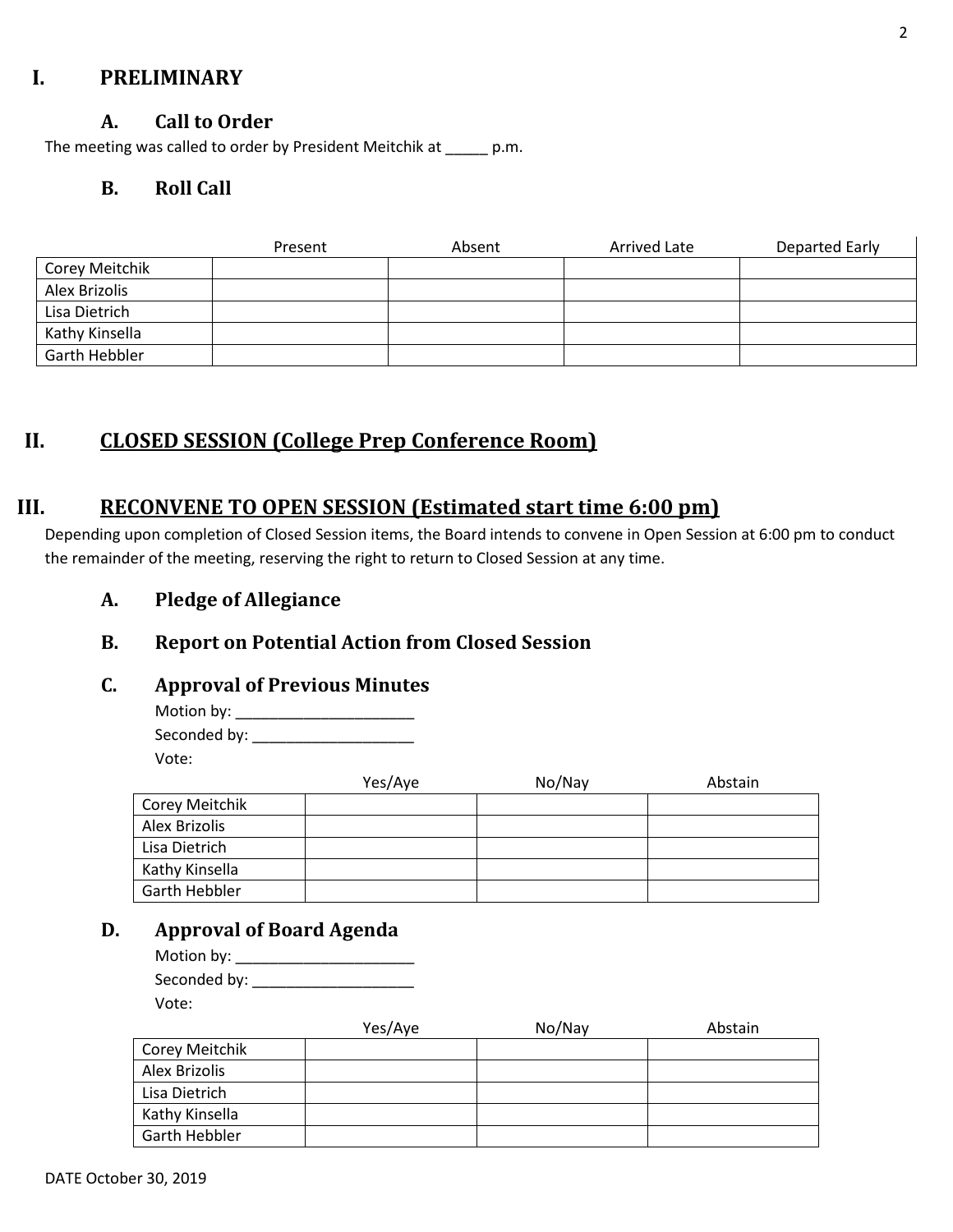# **IV. COMMUNICATIONS**

#### **A. Public Comment Period**

Public comment on items not listed on the Agenda. Maximum time three (3) minutes.

#### **B. Board Communications/ Announcements**

Governing Board members make brief announcements or briefly report on his/her own activities as they may relate to school business.

#### **C. Staff Reports**

1. Director's Report: Presentation of Dashboard local indicators.

# **V. INFORMATIONAL/ACTION ITEMS**

- **A. GENERAL FUNCTIONS – No items at this time**
- **B. PUPIL SERVICES- No items at this time**
- **C. PERSONNEL SERVICES- No items at this time**
- **D. FINANCIAL AND BUSINESS**
	- *1. Informational: Budget Update Presentation by Jim Weber, Charter Impact*

#### *2. Approval to accept donation and purchase bench.*

Motion by: \_\_\_\_\_\_\_\_\_\_\_\_\_\_\_\_\_\_\_ Seconded by: \_\_\_\_\_\_\_\_\_\_\_\_\_\_

Vote:

|                | Yes/Aye | No/Nay | Abstain |
|----------------|---------|--------|---------|
| Corey Meitchik |         |        |         |
| Alex Brizolis  |         |        |         |
| Lisa Dietrich  |         |        |         |
| Kathy Kinsella |         |        |         |
| Garth Hebbler  |         |        |         |

*3. Authorize estoppel certificate and authorize staff to take all necessary steps in that regard, and related affirmations concerning the sale of the 10269 Madrid Way property.*

| Motion by: $\overline{\phantom{a}}$ |  |
|-------------------------------------|--|
| Seconded by:                        |  |
| Vote:                               |  |

|                | Yes/Aye | No/Nay | Abstain |
|----------------|---------|--------|---------|
| Corey Meitchik |         |        |         |
| Alex Brizolis  |         |        |         |
| Lisa Dietrich  |         |        |         |
| Kathy Kinsella |         |        |         |
| Garth Hebbler  |         |        |         |